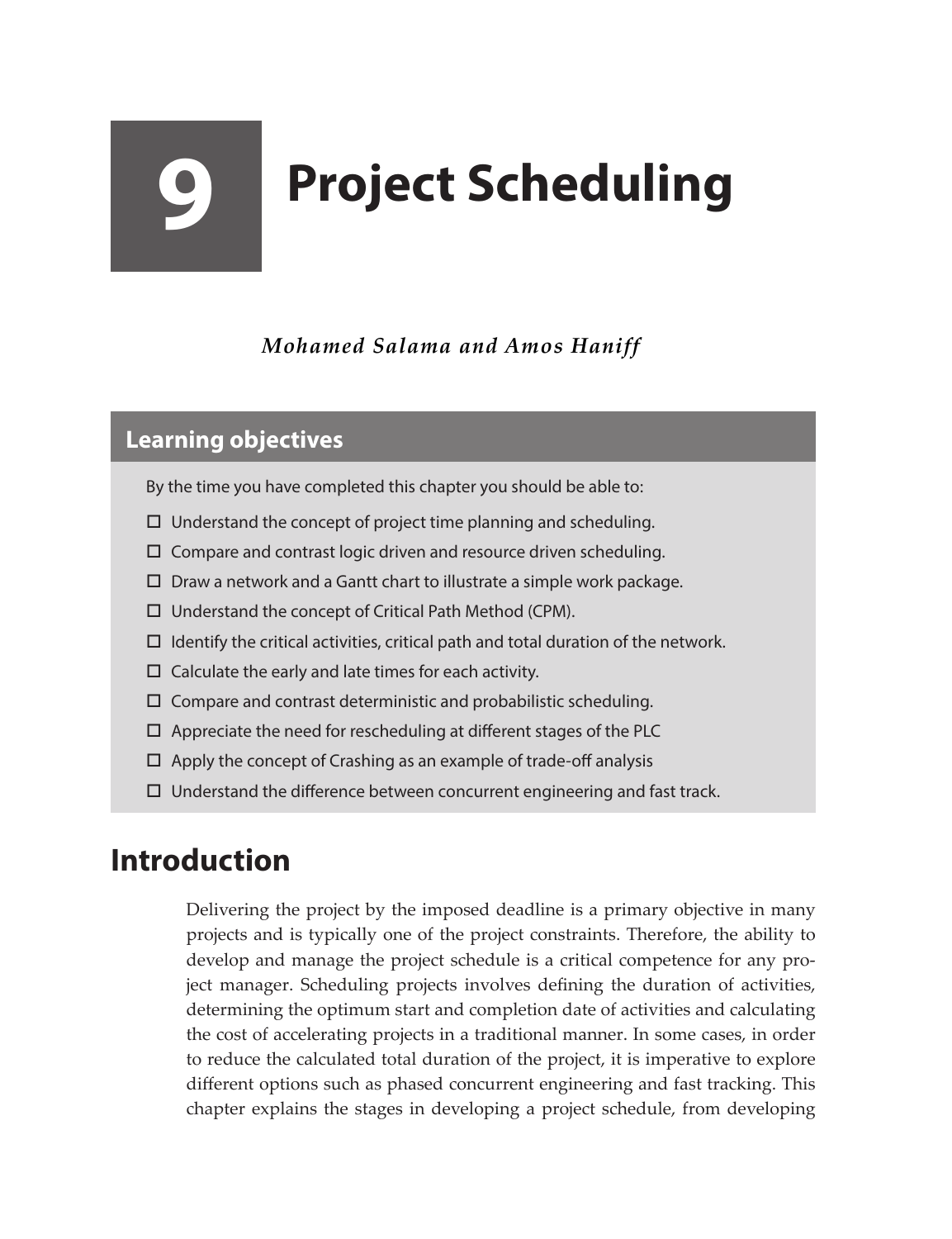and analysing a project network to creating the Gantt charts required for the project plan. The chapter also discusses the concept of project crashing as an example of trade-off analysis between time and cost.

#### **9.1 Project scheduling**

The statement of work which is derived from the scope statement is the first building block in project scheduling. The statement of work includes the details of the project deliverables that can be divided into phases, elements and work packages, by breaking down the bigger chunks of work into simpler forms.

#### **Work breakdown structure (WBS)**

The work breakdown structure is a useful technique that can be applied to any complex structure take it into its simplest form. This can be applied to all types of work including, but not limited to, projects. Typically, in projects the WBS is deliverable based and should have a list of tasks or activities in order to facilitate more accurate time and cost estimates. In addition, the WBS can be a very useful tool in risk management during the risk identification stage. Ideally, the WBS should reach five to seven levels. At the higher levels of the WBS, projects can be broken down into phases, then elements then work packages. The lowest level will reflect the activities which will feed into building the project schedule. At the activity level, the WBS should reflect deliverables rather than processes, which might be acceptable at higher level. So for example, at the work package level, 'design' can be an appropriate title, but at the lowest level of this work package, the deliverables should be the output of this design process such as drawings, specifications and quantities. An example of a WBS for a software project is shown in Figure 9.1.

Project scheduling includes all the processes required to accomplish timely completion of a project. Scheduling processes include:

- **Activity definition:** Determining the list of activities needed to accomplish each project deliverable.
- **Activity sequencing:** Determining the order in which each activity should be executed and identifying the dependences among the activities.
- **Activity timing:** Calculating the duration of each activity
- **Resource allocation:** Determining the level of resources required to execute each activity.